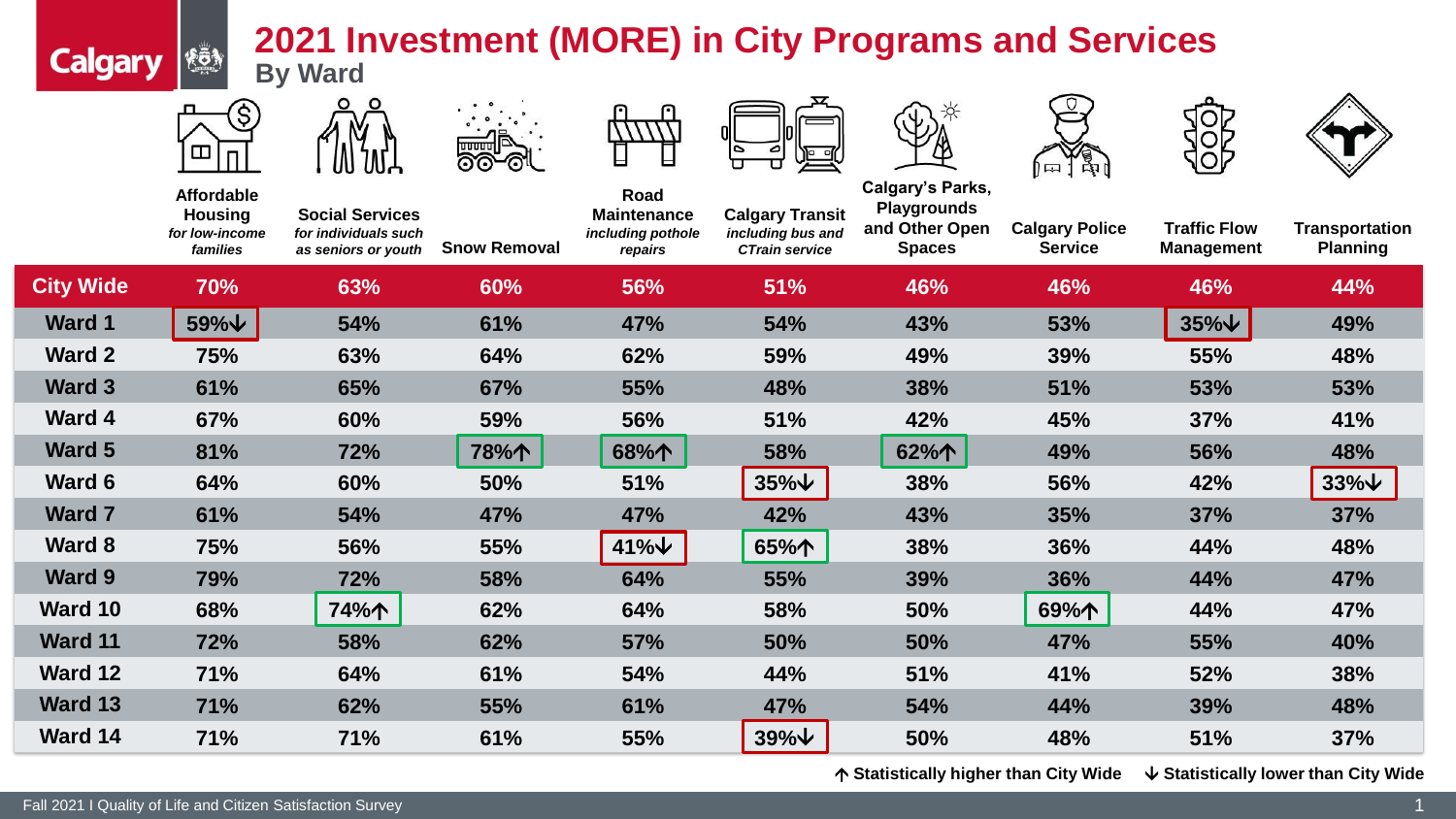## **2021 Investment (MORE) in City Programs and Services (continued)**

| KÖN | ZUZ I II       |
|-----|----------------|
|     | <b>By Ward</b> |
|     |                |

**Calgary** 

**City Operated Recreation FACILITIES** *Such as pools, leisure* 

| $9 - 1 - 1$ | <b>Downtown</b><br><b>Revitalization</b> | <b>City Operated</b><br><b>Roads and</b><br><b>Infrastructure</b> |  |  |
|-------------|------------------------------------------|-------------------------------------------------------------------|--|--|
| 44%         | 44%                                      | 42%                                                               |  |  |
| 44%         | 37%                                      | 38%                                                               |  |  |
| 35%         | 43%                                      | 46%                                                               |  |  |



**Calgary Fire** 





**Recreation PROGRAMS** *Such as swimming* 

|                  | uuun us pools, icisure<br>centres &golf courses | $9 - 1 - 1$   | <b>Revitalization</b> | Infrastructure    | <b>Department</b> | 83300780073 G 7700<br>for profit groups | <b>Management</b> | ouvn us swimming<br>lessons |
|------------------|-------------------------------------------------|---------------|-----------------------|-------------------|-------------------|-----------------------------------------|-------------------|-----------------------------|
| <b>City Wide</b> | 44%                                             | 44%           | 44%                   | 42%               | 41%               | 38%                                     | 37%               | 37%                         |
| <b>Ward 1</b>    | 43%                                             | 44%           | 37%                   | 38%               | 53%个              | 32%                                     | 28%               | 45%                         |
| Ward 2           | 46%                                             | 35%           | 43%                   | 46%               | 36%               | 27%                                     | 52%个              | 37%                         |
| Ward 3           | 43%                                             | 57%个          | 47%                   | 61%               | 52%               | 48%                                     | 37%               | 44%                         |
| Ward 4           | 39%                                             | 45%           | 36%                   | 49%               | 44%               | 38%                                     | 41%               | 32%                         |
| Ward 5           | 51%                                             | 59%个          | 46%                   | 53%个              | 51%               | 44%                                     | 48%               | 45%                         |
| Ward 6           | 37%                                             | 37%           | 43%                   | 40%               | 38%               | 35%                                     | 34%               | 31%                         |
| <b>Ward 7</b>    | 38%                                             | 35%           | 53%                   | 33%               | $27\%$ $\vee$     | 37%                                     | 35%               | 30%                         |
| Ward 8           | 35%                                             | 36%           | 59%个                  | $23\%$ $\sqrt{ }$ | 32%               | 47%                                     | 41%               | $25\%$ $\sqrt{ }$           |
| Ward 9           | 61%个                                            | 53%           | 40%                   | 41%               | 38%               | 45%                                     | 32%               | 44%                         |
| Ward 10          | 46%                                             | 61%个          | 43%                   | 59%个              | 50%               | 56%个                                    | 38%               | 43%                         |
| <b>Ward 11</b>   | 42%                                             | 38%           | 38%                   | 39%               | 40%               | 36%                                     | 36%               | 30%                         |
| <b>Ward 12</b>   | 36%                                             | 39%           | 39%                   | 30%               | 37%               | 38%                                     | 29%               | 33%                         |
| <b>Ward 13</b>   | 50%                                             | $29\%$ $\vee$ | 45%                   | 33%               | 34%               | 34%                                     | 32%               | 36%                         |
| Ward 14          | 47%                                             | 41%           | 45%                   | 40%               | 35%               | $25\% \n\vee$                           | 43%               | 45%                         |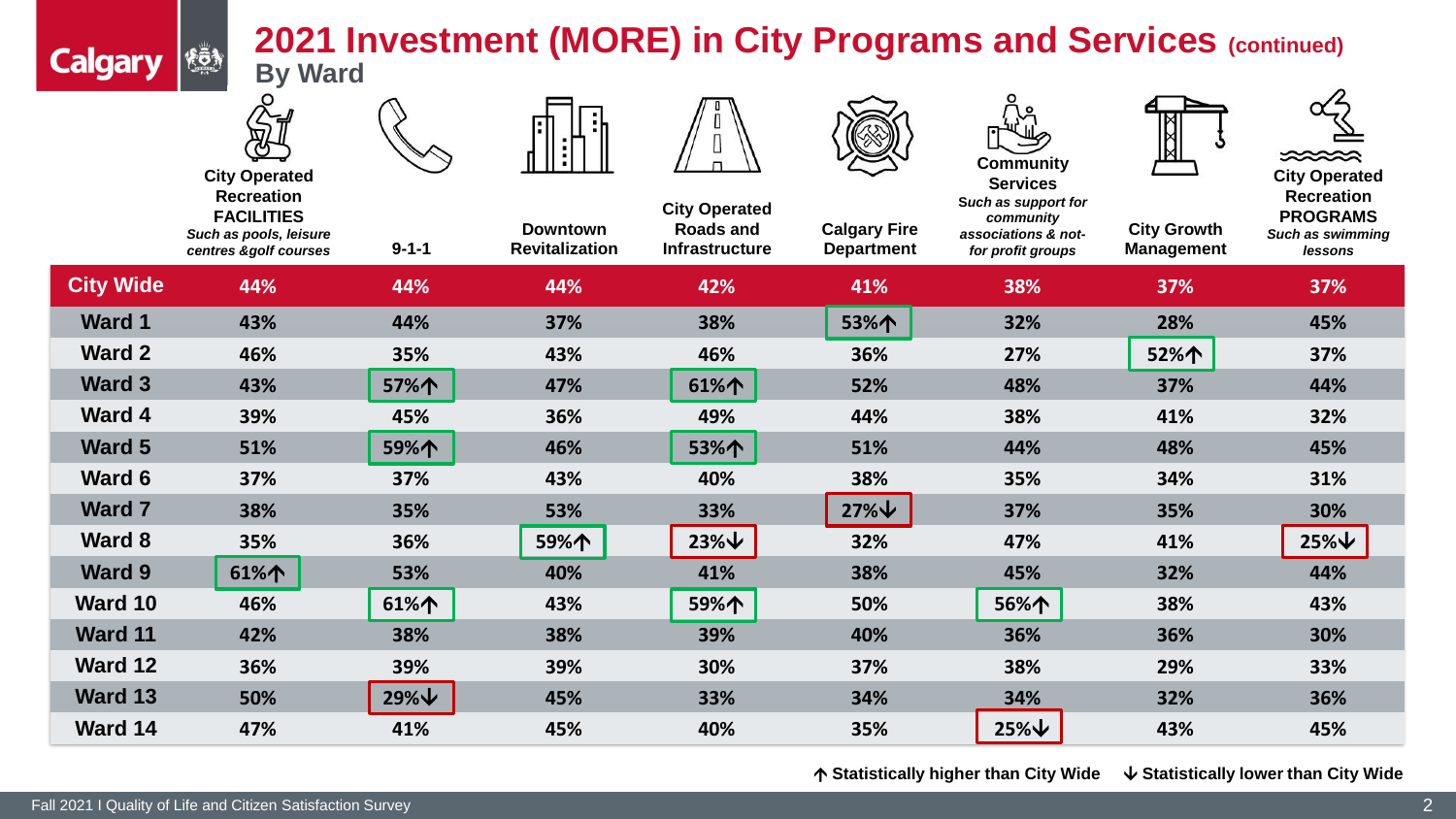## **2021 Investment (MORE) in City Programs and Services (continued) By Ward**



<u>rğy</u>

**Calgary** 















**City Wide 35% 35% 34% 33% 31% 28% 28% 27% 26% Ward 1 35% 29% 33% 24% 30% 31% 24% 23% 17% Ward 2 42% 33% 41% 34% 28% 33% 26% 28% 22% Ward 3 30% 29% 33% 25% 27% 26% 25% 30% 18% Ward 4 28% 30% 39% 24% 33% 19% 21% 22% 22% Ward 5 41% 34% 60% 35% 45% 43% 39% 45% 41% Ward 6 30% 36% 24% 39% 26% 21% 26% 25% 23% Ward 7 33% 40% 29% 43% 30% 32% 15% 12% 18% Ward 8 41% 40% 30% 46% 36% 26% 33% 24% 27% Ward 9 36% 36% 35% 37% 36% 32% 35% 27% 36% Ward 10 47% 41% 47% 28% 38% 28% 31% 34% 31% Ward 11 31% 31% 34% 37% 34% 29% 32% 26% 22% Ward 12 37% 33% 19% 29% 26% 21% 25% 27% 27% Ward 13 34% 38% 32% 35% 22% 21% 28% 28% 28% Ward 14 23% 35% 24% 19% 31% 30% 29% 25% 29% The Quality of Drinking Water Calgary's Pathway System Disaster Planning and Response Support for Arts and Culture,** *including festivals* **City Land Use Planning Protection from River Flooding and Building Inspections and Permits 311 Service Business Licenses and Inspections**